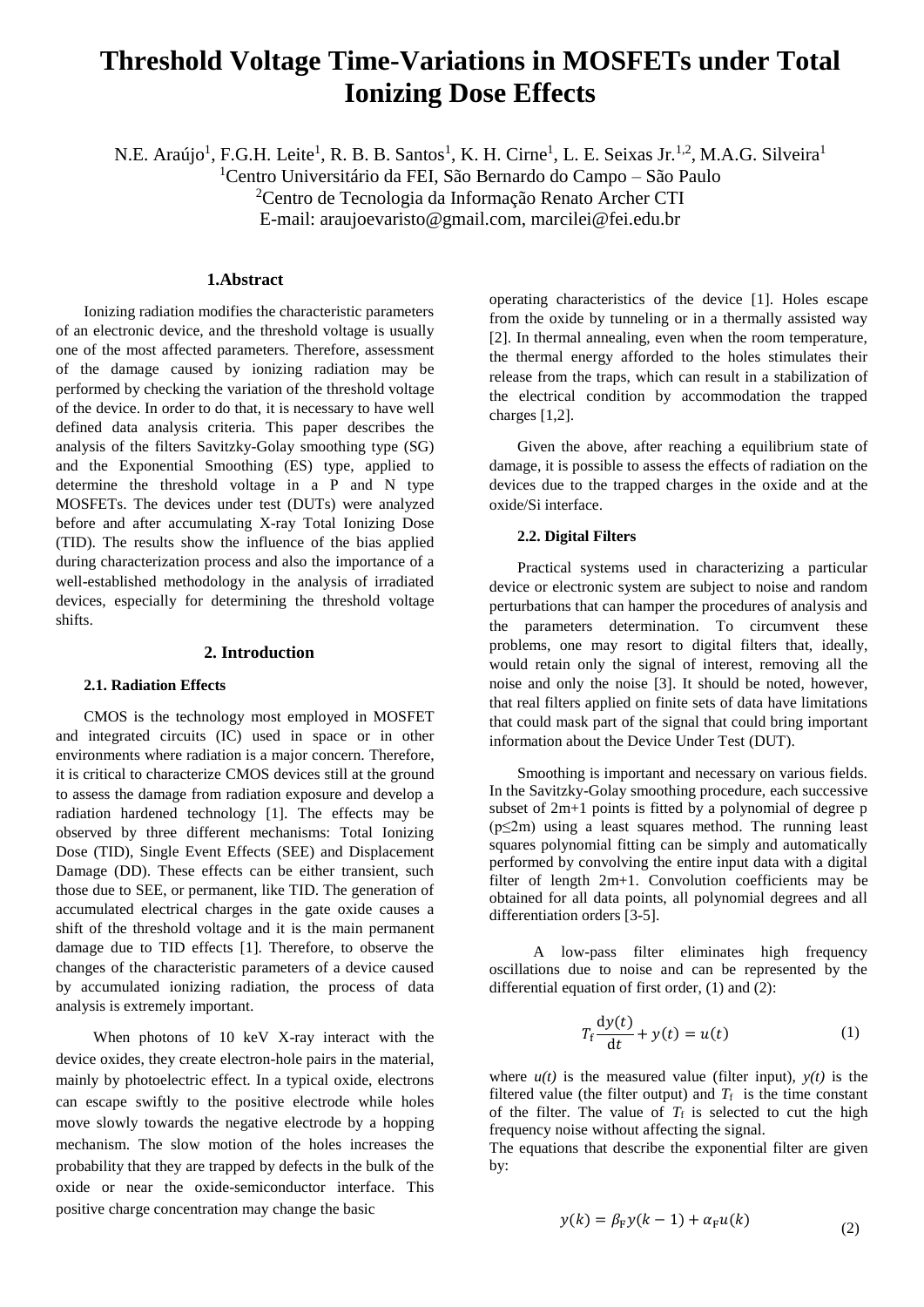$$
\beta_{\rm F} = 1 - \alpha_{\rm F} = \frac{T_{\rm f}}{T_{\rm f} + T_{\rm s}}; \quad \alpha_{\rm F} = \frac{T_{\rm s}}{T_{\rm f} + T_{\rm s}}
$$

The equations indicate that the filtered measure is the weighted sum of the current measure  $u(k)$  and the filtered value at the instant of sampling before *y*(*k-1*). Limiting cases to  $\alpha_F$  are:

$$
\alpha_F = 1
$$
, there is no filtering;  
\n $\alpha_F = 0$ , the measure is ignored.

Savitzky-Golay (SG) filter is very similar to the exponential filter. The SG – filter is essentially a method of weighted average in the form:

$$
x_i = \frac{1}{2m+1} \sum_{j=-m}^{m} w_j \; x_{i+j} \tag{3}
$$

When applying this filter, the goal is to find the correct weights  $w_j$  in equation (3) by means of polynomial regression. Savitsky-Golay filter uses the equation (4) to fit the first data and then finds all weights by least squares technique for:

$$
x_j^i = a_0 + a_1 j + a_2 j^2 + \dots + a_k j^k
$$
  
(*j* = -*m*, -*m* + 1, ..., *m* - 1, *m*; *i* = 1, ..., *n*) (4)

where  $x_j^i$  and j are known. The least-squares technique can be applied to find  $a_R$ (R=0,1,2).

#### **3. Methodology**

Using a Shimadzu XRD-7000 X-Ray diffractometer, two commercial integrated circuits (IC) CD4007 were irradiated: 2.95 krad ⁄ s dose rate for the IC-17 and 96 rad ⁄ s dose rate for the IC-18. Each IC is composed by three nMOS and three pMOS. Total dose accumulated on IC-17 was 3 Mrad and 250 krad was accumulated on IC-18. The X-ray mean energy was 10 keV, corresponding to 20 kV applied on the copper X-ray tube. The ICs were kept at 10 cm from the X-ray source, which guaranteed the beam's homogeneity [2,6,7].

When photons interact with the device oxides, they create electron-hole pairs in the material, mainly by photoelectric effect. In a typical oxide, electrons can escape swiftly to the positive electrode while holes move slowly towards the negative electrode by a hopping mechanism. The slow motion of the holes increases the probability that they are trapped by defects in the bulk of the oxide or near the oxide-semiconductor interface. This positive charge concentration may change the basic operating characteristics of the device. Holes can, however, escape from the oxide by tunneling or in a thermally assisted way [7].

In order to analyze the influence of the radiation, characteristic  $I_D \times V_{GS}$  curves of drain current  $I_D$  versus gate voltage  $V_{GS}$  with low source-drain voltage  $V_{DS}$  were extracted using a Precision Semiconductor Parameter Analyzer PXI National [8]. From the *ID-VGS* curves, threshold voltage  $(V<sub>TH</sub>)$  was extracted using the second derivative method. The value of  $V_{TH}$  is taken as the maximum point of the curve obtained with the derivative of the transconductance  $(g_m)$ , which is shown in equation (5).

$$
g_m = \frac{\partial I_{DS}}{\partial V_{GS}} = \frac{W C_{OX} V_{DS}}{L} \mu_N \tag{5}
$$

where *W* is the width of the channel of the device,  $C_{OX}$  is the capacitance of the gate oxide , *VDS* is the voltage applied to the transistor drain,  $L$  is the length of the channel and  $\mu$ <sub>N</sub> is the mobility of carriers in [9, 10].

This method originates on the premise that to lower voltages the  $V_{TH}$ ,  $I_{DS}$  equal to zero and to  $V_{GS}$  greater than or equal to  $V_{TH}$ ,  $I_{DS}$  has linear relationship with  $V_{GS}$ . Thus, the first derivative of  $I_{DS}$  x  $V_{GS}$  generates a step function in  $V_{GS}$ equals *VTH* and the second derivative results in an impulse in *VGS* equals *VTH*. In practice this does not occur, but a relatively narrow pulse can be identified and its maximum point and provides the *VTH* value [9,10].

Characteristic curves were obtained after at least one week after the ICs have been irradiated, in order to establish a damage steady-state by thermal annealing at room temperature.

Data acquisition concerning the current  $I_{DS}$ depending on the gate voltage *VGS*, was performed for a period of time necessary to stabilize the value of *VTH*. The value of  $V_{TH}$  for a particular DUT changed during the characterization, due to the effect of the electric field polarizing the device on the charges trapped in the shallow border traps.

#### **4. Experimental Results**

Figure 1 shows the second derivative curves of current between source and drain,  $I_D$ , as a function of the gate voltage, V<sub>GS</sub>, for a pristine, non-irradiated, CD4007 device. The curves were analyzed with the two filters; SG and ES. In both cases the device showed a threshold voltage *VTH* of 1.13 (2) V. The responses were obtained through a series of consecutive measurements, giving reproducible results. The values of *VTH* extracted from these curves showed no dependence on the filter used in the analysis.

The  $V_{TH}$  values extracted from the curves shown to be independent of the filter used in the DUT.



*Fig.1.* ∂g<sub>m</sub>/∂V<sub>GS</sub> curve for IC-Reference nMOS device.

Since the two filters produced the same results, we opted for the SG filter in order to follow the same method of analysis for the device characterization process.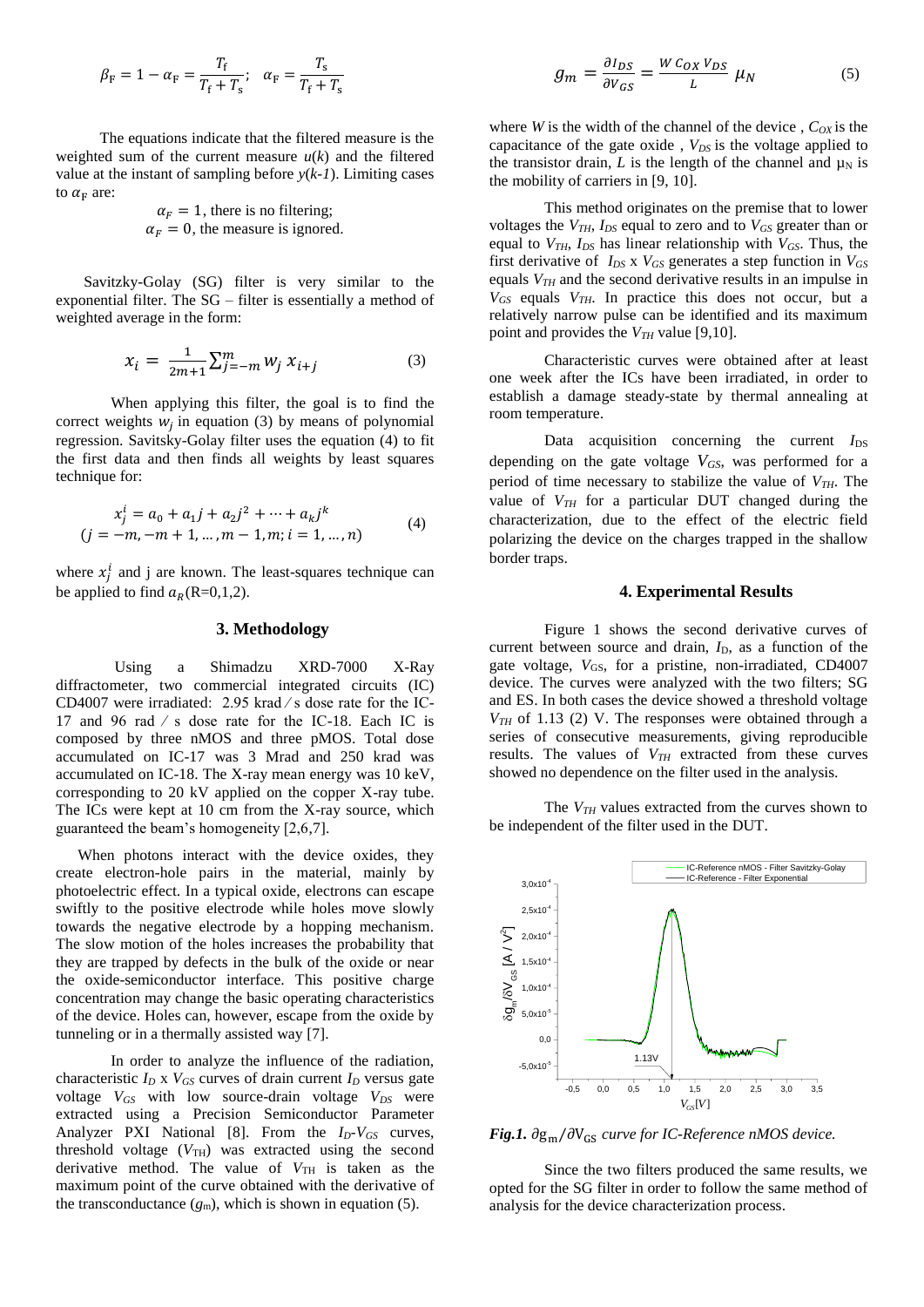In Figure 2 the *VTH* determination is shown for IC-17, irradiated by 10 keV X-ray, accumulating up to 3 Mrad. It was observed that the IC-17 presented  $V_{TH} = 1.65$  V immediately after irradiation, and  $V_{TH}$  =1.76 V after 7 days of annealing at room temperature.



*Fig.2.*  $\partial g_m / \partial V_{GS}$  *as a function of the*  $V_{GS}$  *for DUT IC-1, after 3 Mrad..*

Figure 3 shows *VTH* determination for an nMOS transistor in IC-18, with 250 krad accumulated. It is possible to observe that  $V_{TH} = 1.67$  V immediately after irradiation, and  $V_{TH}$  =1.61 V after 7 days of annealing at room temperature.



*Fig.3.* ∂g<sub>m</sub>/∂V<sub>GS</sub> curve *IC-18 compared for nMOS device.* 

It is important to remark that several consecutive measurements were performed in order to characterize the devices after the annealing period. The green and the blue curves shown in Figures 2 and 3 represent some of these measurements, signaling a time-variation of the threshold voltage.

The time-variations observed along consecutive measurements occurred because the charges that were trapped by TID, especially those trapped in the shallow border traps near the oxide/silicon interface may be untrapped relatively easily by the action of the electric field that polarizes the device. The release of these charges during the process of measurement causes a variation in the characteristic curve, leading to a variation in the threshold voltage of the device. Eventually, after performing several consecutive measurements, the characteristic curve stabilizes, signaling that the border traps have reached a new equilibrium state.

Table 1 shows the different threshold voltage  $V_{TH}$ obtained before irradiation, immediately after irradiation and 7 days after irradiation for IC-17 (3 Mrad) and for IC-18 (250 krad).

|                        |  |  | Table 1- Threshold Voltage for an accumulated |
|------------------------|--|--|-----------------------------------------------|
| dose and after 1 week. |  |  |                                               |

|                                   | Threshold Voltage (V) |                     |  |  |
|-----------------------------------|-----------------------|---------------------|--|--|
|                                   | $IC-17$<br>(N type)   | $IC-18$<br>(N type) |  |  |
| Pre rad                           | 1.16(1)               | 1.15(1)             |  |  |
| Immeadiately after<br>irradiation | 1.65(1)               | 1.67(1)             |  |  |
| After 7 days of<br>annealing      | 1.76(1)               | 1.61(1)             |  |  |

Figures 4 and 5 show the characteristic curves that are obtained after the time-variations reported earlier stabilize. This analysis suggests that, after irradiation and annealing  $V_{TH}$  should be determined only after several consecutive measurements are made, in order to allow the border traps to achieve an equilibrium state.



*Fig.4.* ∂g<sub>m</sub>/∂V<sub>GS</sub> curve *IC-17 compared for nMOS device.*